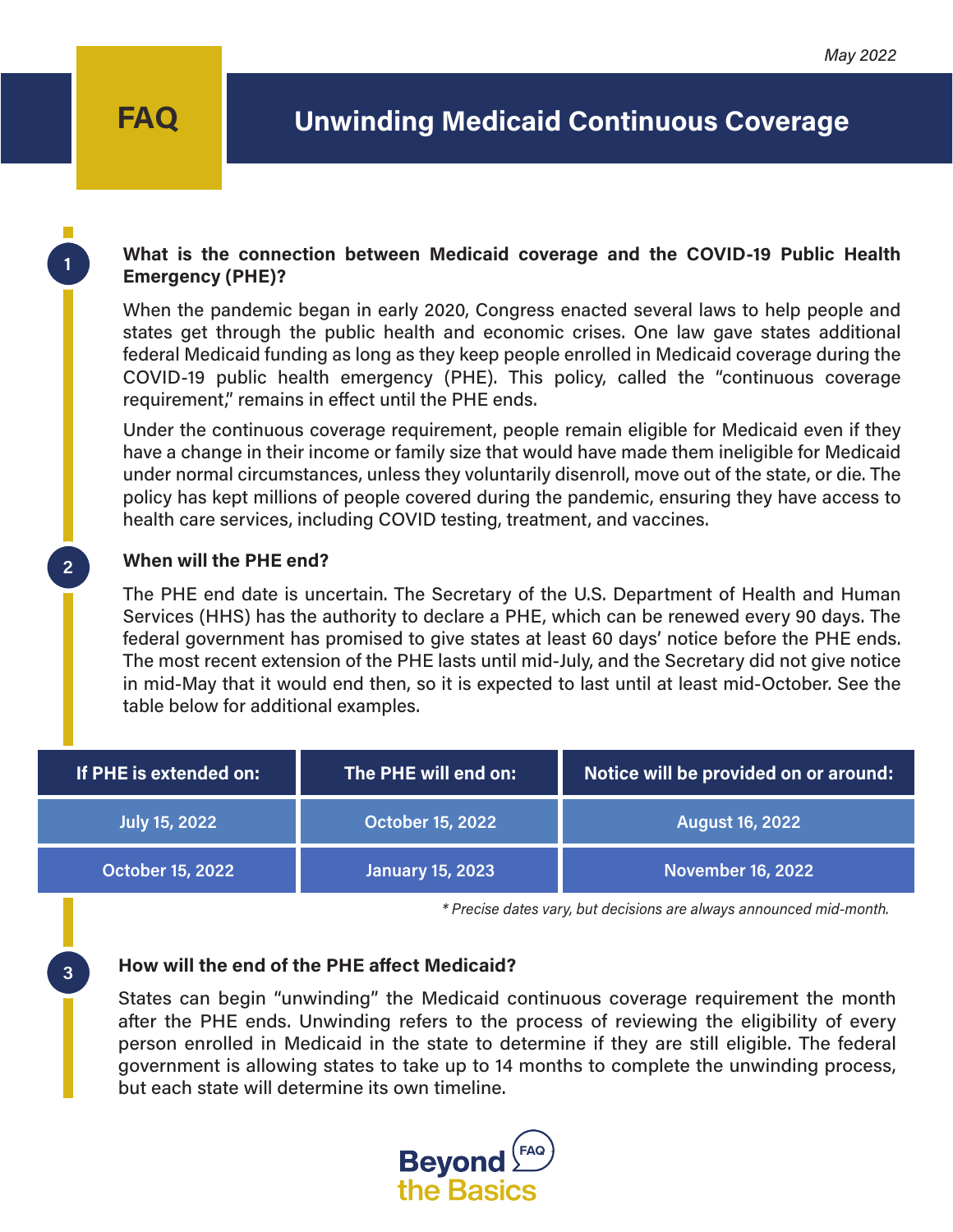There are a few guidelines states must follow as they complete the unwinding process:

- $\triangleright$  States must complete a full eligibility review using an enrollee's current information.
- $\triangleright$  States can't terminate an enrollee's coverage based on information obtained during the PHE.
- $\triangleright$  States must try to determine a Medicaid enrollee's eligibility through electronic data sources (such as wage data) before mailing renewal forms. This process is called *ex parte* renewal.

If the state can't determine an enrollee's eligibility using electronic data sources, then a renewal form will be mailed to the enrollee. Enrollees have at least 30 days to complete and return renewal forms to the state. People who don't complete and return the renewal form could lose their Medicaid coverage. States must provide written notice at least 10 days prior to terminating coverage.

Some states allow enrollees to complete the renewal process online (including reporting changes and uploading verification documents) but others require documents to be mailed.

### **What challenges could Medicaid enrollees face during the unwinding process?**

Millions of enrollees could lose their Medicaid coverage during the unwinding process for one of two reasons:

- Eligibility They are **no longer eligible** for Medicaid because their circumstances changed (income went up, household size went down, no longer pregnant, etc.).
- $\triangleright$  Procedural They lose their coverage because of administrative errors, barriers they face during the renewal process, or other reasons not related to eligibility. This includes people who remain eligible for Medicaid as well as people who are no longer eligible for Medicaid but may qualify for coverage through the marketplace, Medicare, or job-based coverage.

Some examples of barriers an enrollee may face include:

**4**

- $\triangleright$  They don't receive notices or renewal forms because they moved during the pandemic.
- $\triangleright$  The renewal form they receive is confusing, or is written in a language they don't speak, and the steps they need to take are unclear.
- $\triangleright$  They have questions about the process but can't reach the Medicaid agency's call center because of long wait times.

For reasons often stemming from [structural racism,](https://www.cbpp.org/research/poverty-and-inequality/tracking-the-covid-19-economys-effects-on-food-housing-and) Black and Latino/a enrollees are more likely to have experienced instability in employment and housing during the pandemic, which means they will be at greater risk of not receiving renewal forms and losing their Medicaid coverage than white enrollees.

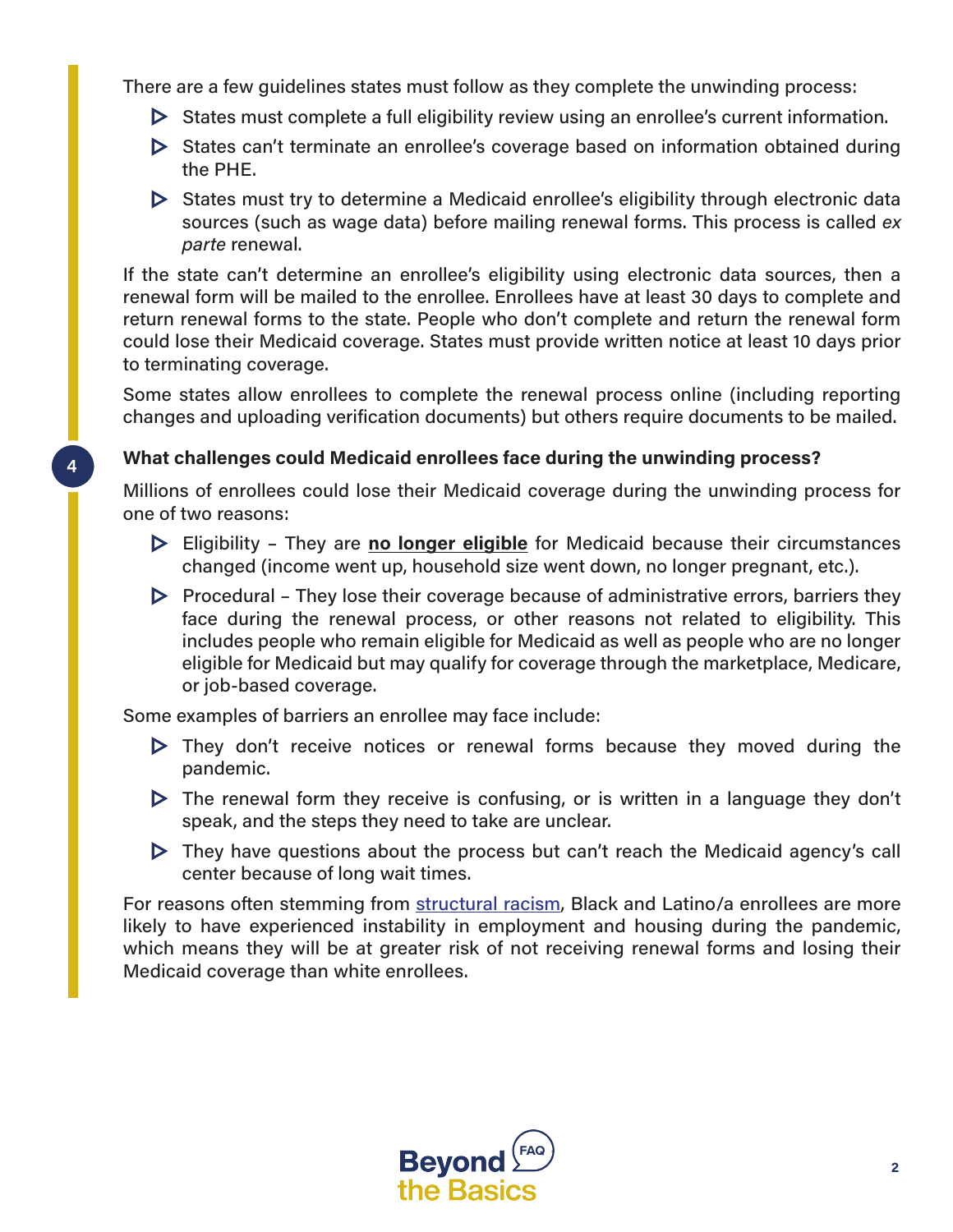The difficulties all enrollees may face understanding notices and the steps required in the renewal process are exacerbated for people with limited English proficiency (LEP). As a result, people with LEP face a higher risk of coverage loss during unwinding. They are also more likely to be people of color, which compounds the risk of coverage loss for procedural reasons.

People who lose their Medicaid coverage during the unwinding process, due to procedural or eligibility reasons, are in danger of having a gap in coverage or ending up uninsured.

## **What should people enrolled in Medicaid do right now to stay covered?**

States are currently mailing important notices and may begin mailing renewal forms in the coming months, so the most important step enrollees should take today is to make sure the state Medicaid agency has their current mailing address and phone number.

Tip: Your state may have a website where Medicaid enrollees can update their address and phone number without having to call the Medicaid agency.

# **What should people do if they lose their Medicaid coverage during this process?**

People who lose Medicaid for procedural reasons have 90 days to contact the Medicaid agency and submit their renewal paperwork. If they're still eligible for Medicaid, the state is required to restore their coverage back to the date their coverage was terminated. People who miss the 90-day window must submit a new application.

People who lose their coverage because they are no longer eligible will qualify for a special enrollment period (SEP) on HealthCare.gov or their state-based marketplace.

# **How can assisters help keep people covered?**

**5**

**6**

**7**

The Medicaid renewal process can be complicated and letters from the Medicaid agency are often difficult to understand, so people may need help completing the renewal form and submitting the correct documents.

Even though many enrollees who are no longer eligible for Medicaid will be eligible for free or low-cost health insurance on the marketplace, they could still end up uninsured if they haven't heard about the marketplace or have difficulty completing the marketplace application.

Some enrollees who are no longer eligible for Medicaid may be eligible for other forms of coverage outside of the marketplace, such as through their job or Medicare, and will need help understanding how to transition. Assisters may want to consider strengthening relationships with organizations that offer assistance with other forms of coverage, including [State Health Insurance Assistance Programs](https://www.shiphelp.org/) (which help people with Medicare) and [Consumer Assistance Programs](https://www.cms.gov/CCIIO/Resources/Consumer-Assistance-Grants) (which can help with a variety health insurance issues).

Outreach, education, and application assistance are key to helping people stay covered. For many Medicaid enrollees, outreach from assisters and community-based organizations may be the only way they will find out about the steps they need to take to keep their Medicaid coverage or move from Medicaid to another form of coverage.